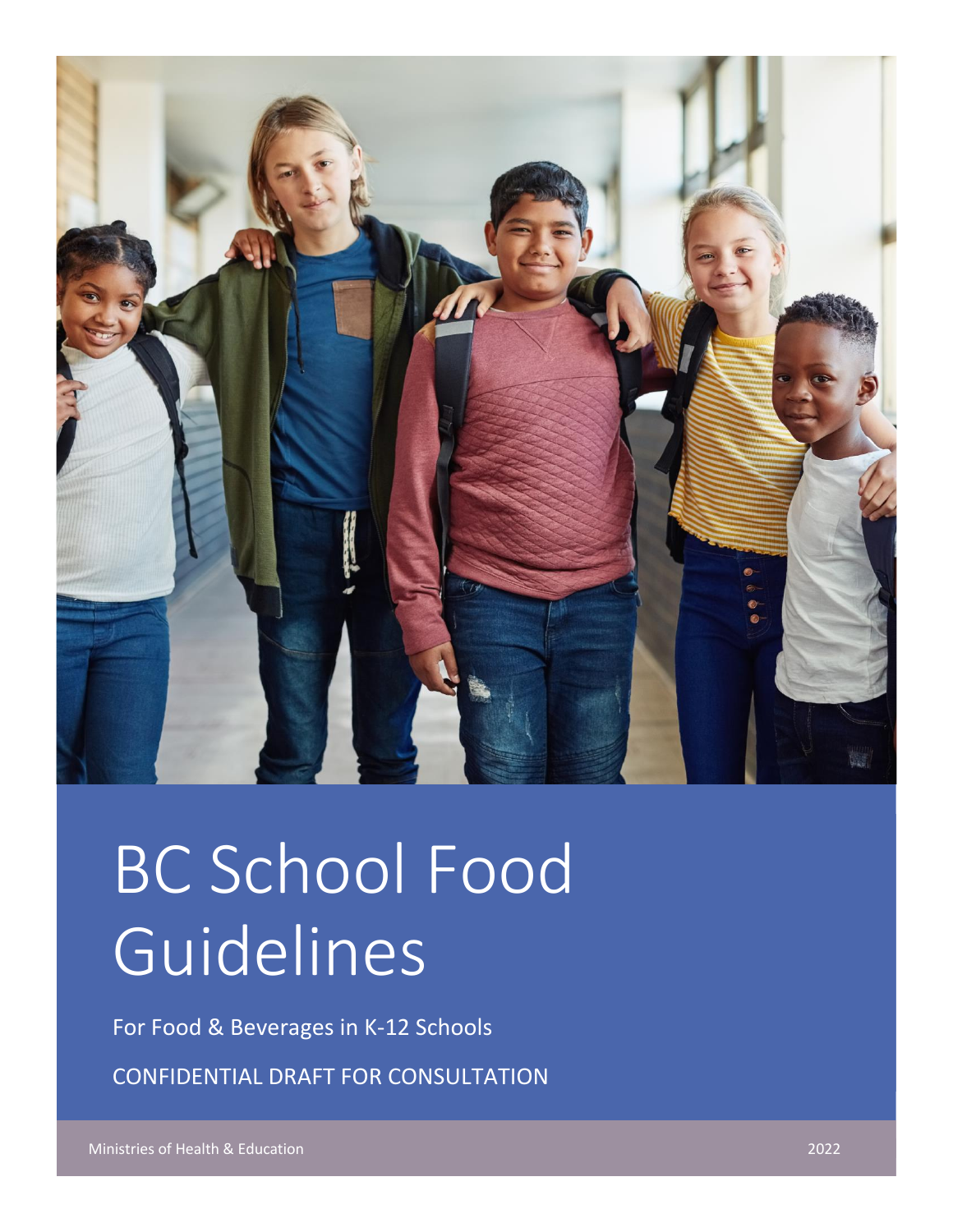# Table of Contents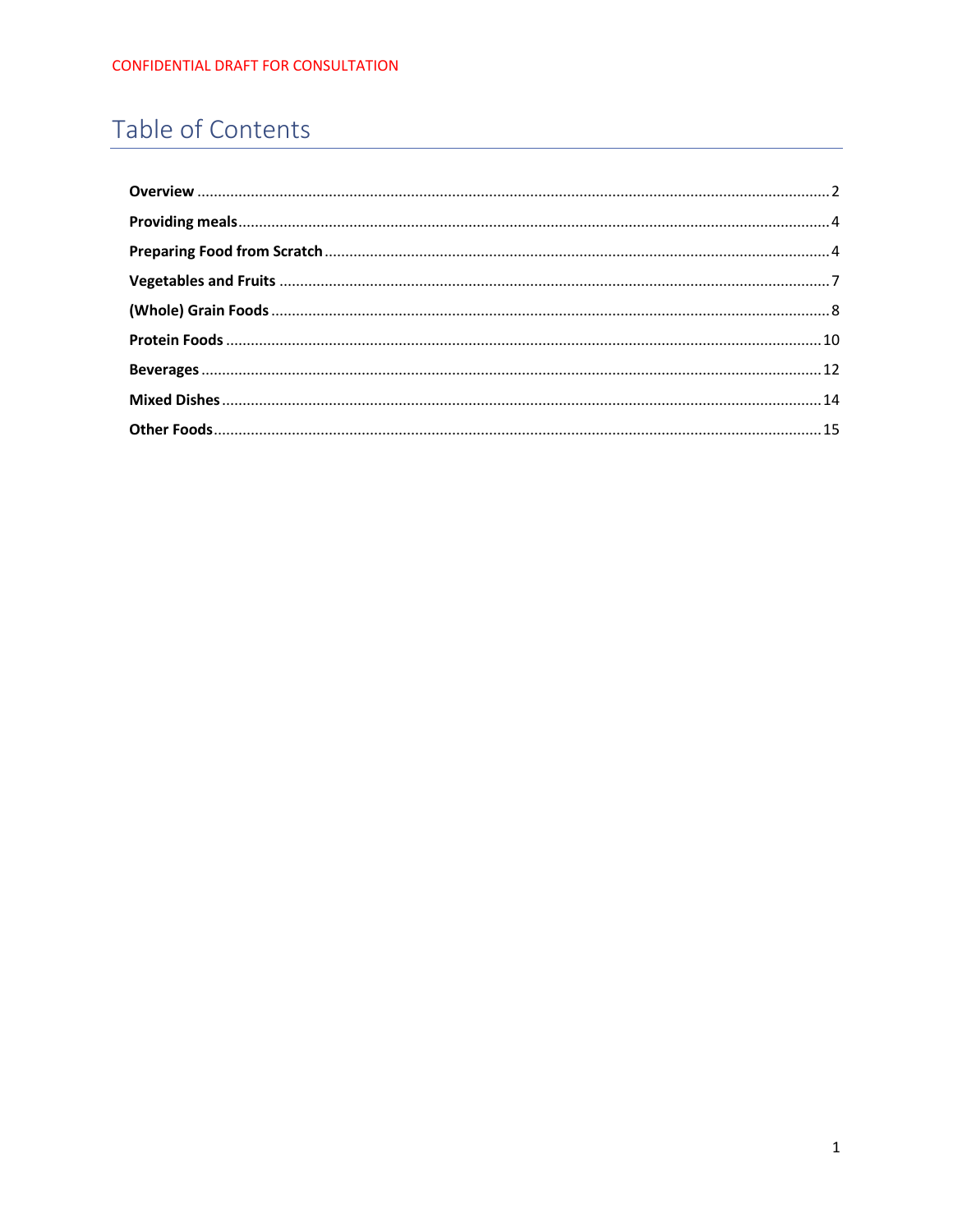#### <span id="page-2-0"></span>**Overview**

The Guidelines for Food and Beverage Sales in B.C. Schools (the Guidelines) have been developed to support healthy food environments at school by increasing access to healthy

food while limiting access to unhealthy food. Through food programs, cafeterias, vending machines, fundraisers and more, schools provide many of the meals, snacks and beverages students consume in a day. Providing nutritious foods to students at school supports their learning, mental well-being, and healthy growth and development.

Research shows that eating healthy food and beverages:

- $\Box$  Provides students with fuel for optimal growth and nutrients for strong bones, teeth and muscles
- $\Box$  Helps students' brains develop
- Improves school performance, learning ability, attention span and behaviour
- $\Box$  Supplies energy for daily activity
- $\Box$  Reduces the risk of getting sick now and developing chronic diseases like diabetes, heart disease and cancer later in life
- $\Box$  Sets the foundation for healthy eating behaviours as adults

The Guidelines provide a voluntary set of best practices aimed at supporting schools as they work towards the gold standards while providing room for flexibility to support each school's unique needs and operational circumstances.

The first set of Guidelines were published by the B.C. Ministries of Education and Health in 2005. The Guidelines were updated in 2008, 2011, and 2013. With the release of Canada's food guide in 2019, the Guidelines have been revised to reflect current national<sup>1</sup> and provincial nutrition recommendations<sup>2</sup> and school administrator survey results on implementation challenges with the 2013 Guidelines.<sup>3</sup>

Notable changes from the 2013 Guidelines compared to the 2022 BC School Food Guidelines for Food & Beverages in K-12 Schools include:

| <b>2013 GUIDELINES</b>                       | <b>2022 GUIDELINES</b>                             |
|----------------------------------------------|----------------------------------------------------|
| Applied to food and beverages sold<br>٠      | Applies to food and beverages sold,<br>٠           |
|                                              | offered, or served                                 |
| Provided the minimum nutrition standard      | Provides the gold standard for nutrition<br>٠      |
| Mandated policy for public schools           | Guidelines for K-12 schools in BC                  |
| Nutrient-based<br>٠                          | Food-based<br>٠                                    |
| 3 categories – sell most, sell sometimes, do | 2 categories - foods to offer, sell, or serve<br>٠ |
| not sell                                     | and foods to avoid                                 |
| Specific guidance for elementary and         | Same guidance for elementary and<br>٠              |
| secondary schools                            | secondary schools                                  |
| Encouraged to use the Guidelines within<br>٠ | Encourages using Teach Food First (not the<br>٠    |
| student education on food and nutrition      | Guidelines) within student education on            |
|                                              | food and nutrition                                 |

<sup>&</sup>lt;sup>1</sup> Canada's Dietary Guidelines for Health Professionals and Policy Makers. January 2019. Available from[: CDG-EN-2018.pdf \(canada.ca\)](https://food-guide.canada.ca/sites/default/files/artifact-pdf/CDG-EN-2018.pdf)

"Food" is used throughout this document as the umbrella term for both foods and beverages

<sup>2</sup> Provincial/Territorial Guidance Document: Nutrition Standards for K-12 Schools. March 2021. Internal document.

<sup>&</sup>lt;sup>3</sup> 2020 K-12 Public School Food Survey Final Report. BC Stats. March 2020. Prepared for the Ministries of Education, Health, and Agriculture. Internal document.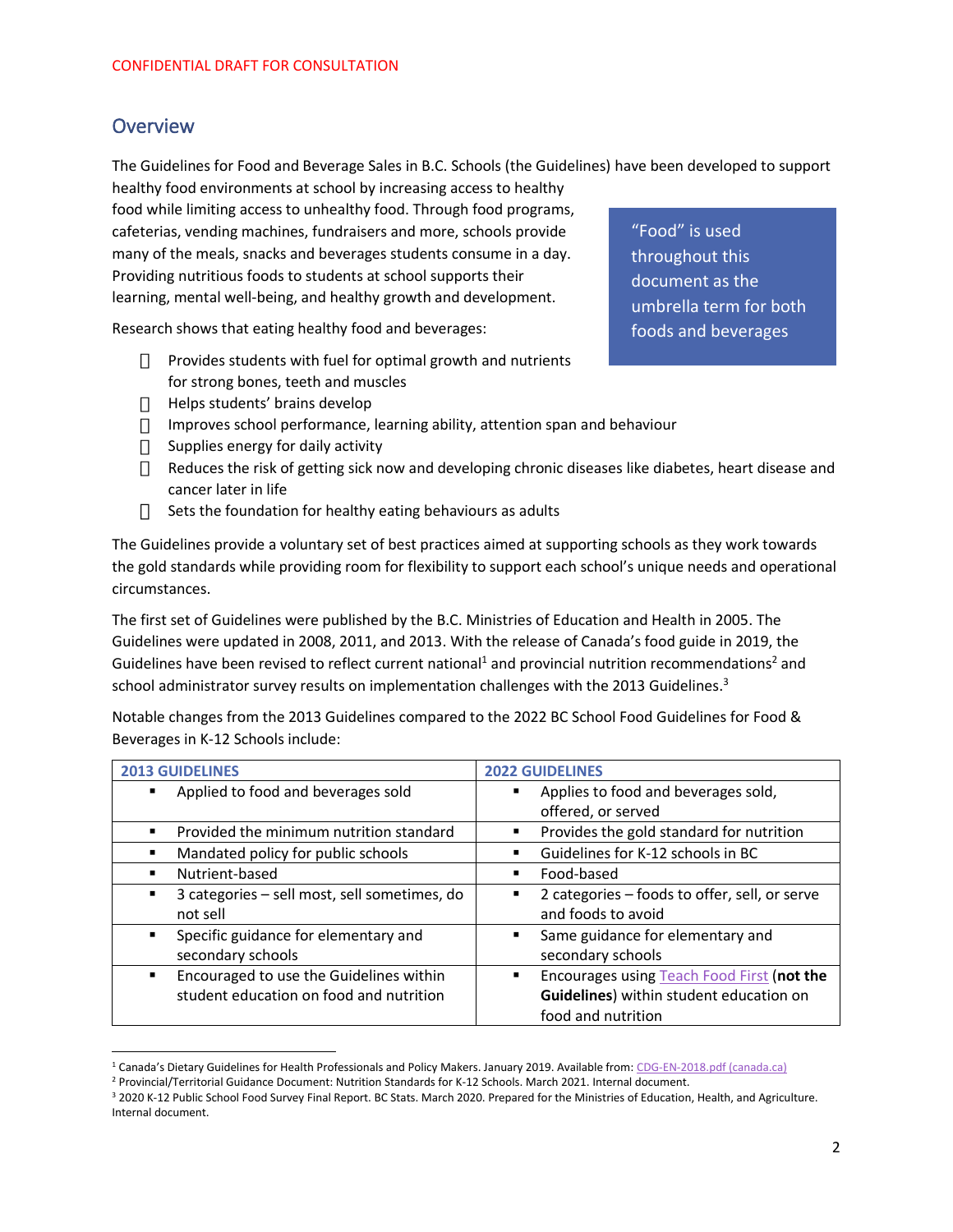#### **Who should use the Guidelines?**

The Guidelines are for adults making food decisions on behalf of students in a school setting. This includes not only administrators and teachers, but also parents and Parent Advisory Councils hosting fundraising events or hot lunch programs and food service staff serving or selling snacks and meals including school food programs. The food and beverage industry also uses the Guidelines so it can provide options to schools that meet the nutrition standards. The Guidelines are not intended to support student food and nutrition education (see [Teach Food First\)](http://www.teachfoodfirst.ca/).

The 2022 Guidelines apply to:

- School vending machines, stores and cafeterias
- All school food programs
- School/parent organized food and beverages offered, sold, or served at:
	- o lunch sales
	- o fun fairs, sporting events and field trips (on and off-campus)
	- o fundraisers and bake sales
- Food and beverages brought to school by students, parents, or teachers, to share with other students (e.g., classroom celebrations)

The 2022 Guidelines do **not** apply to:

- Foods brought from home for personal consumption (e.g., bagged lunches from home)
- Food and beverages sold, offered or served only to adults
- Food and beverages prepared by students as part of class projects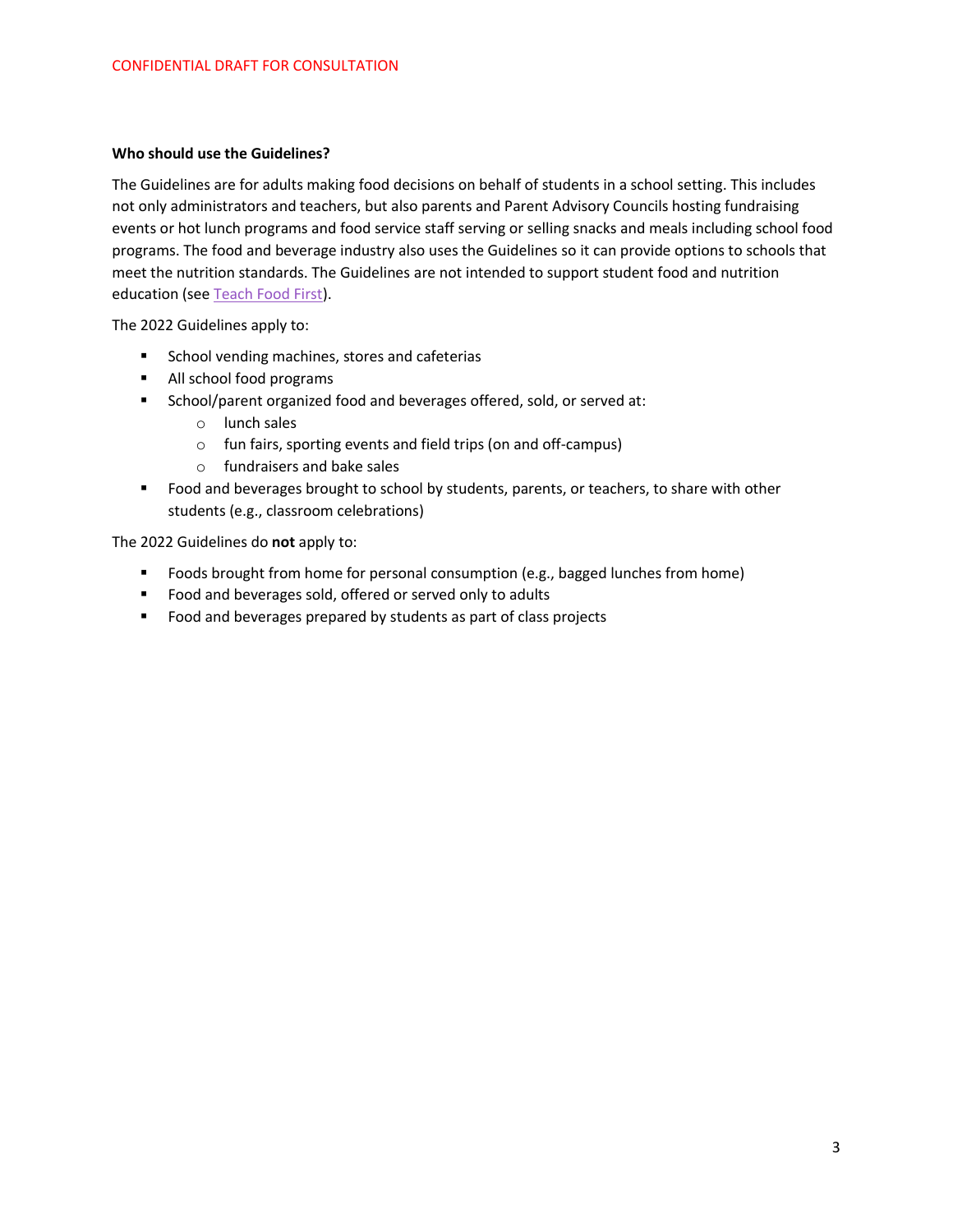## <span id="page-4-0"></span>Providing meals

The following general Guidelines apply when schools offer, serve or sell meals to students:

- ❖ Offer a variety of healthy foods: follow a meal plan that provides a wide range of foods that meet the Guidelines identified within this document. Foods offered should consider student preferences and be inclusive of cultural backgrounds.
- ❖ Cultivate eating competence and positive relationships with food by providing students autonomy to decide how much they want to eat and where possible, letting students select and/or serve their own food and beverages from those offered at mealtimes.



- ❖ Offer at least two vegetable or fruit options at breakfast. Offer at least one kind of vegetable and one kind of fruit OR two kinds of vegetables at lunch and supper (see Vegetables and Fruits section below). Offer at least one grain option at each meal [see (Whole) Grain Foods section below].
- ❖ Offer at least one protein food option at each meal (see Protein Foods section below). Beverages that contain protein (i.e., milk, fortified soy beverage or kefir) are to be provided in **addition to** the protein food offered.
- ❖ In addition to water, offer at least one beverage that is an excellent source of calcium (at least 25% Daily Value for calcium) and is fortified with vitamin D (at least 10% Daily Value) at all meals provided, such as:
	- o Plain (unsweetened) milk (0-2% MF)
	- o Plain (unsweetened) kefir (0-2% MF)
	- o Plain (original or unsweetened) fortified plant-based beverages

## <span id="page-4-1"></span>Preparing Food from Scratch

Preparing food from scratch (e.g., cooking, baking, blending) includes food items, meals or baked goods prepared from scratch using single food ingredients **within the school setting**. If preparing a dish based on package directions (e.g., adding milk to a pre-packaged powdered sauce), reheating a pre-prepared food, or preparing a baked item based on package directions (e.g., browning par-baked buns), go to *Mixed Dishes* or the individual food categories as appropriate to assess.

As cooking more often and limiting highly processed foods are foundational recommendations within Canada's food guide, general principles only are provided. It is intended that food and beverages prepared within the school setting will follow the general principles, contain healthier ingredients, and minimize added sodium, sugars, and saturated fat to ensure nutritious foods are offered and available to students.

#### General principles

- ❖ Preparing food from scratch is encouraged when/where feasible to support healthy eating and limit the offering of highly processed food.
- ❖ All of the Guidelines listed within this document should be applied when preparing food from scratch:
	- o Ingredients listed in the Guidelines as "Foods to avoid" should not be used when preparing food from scratch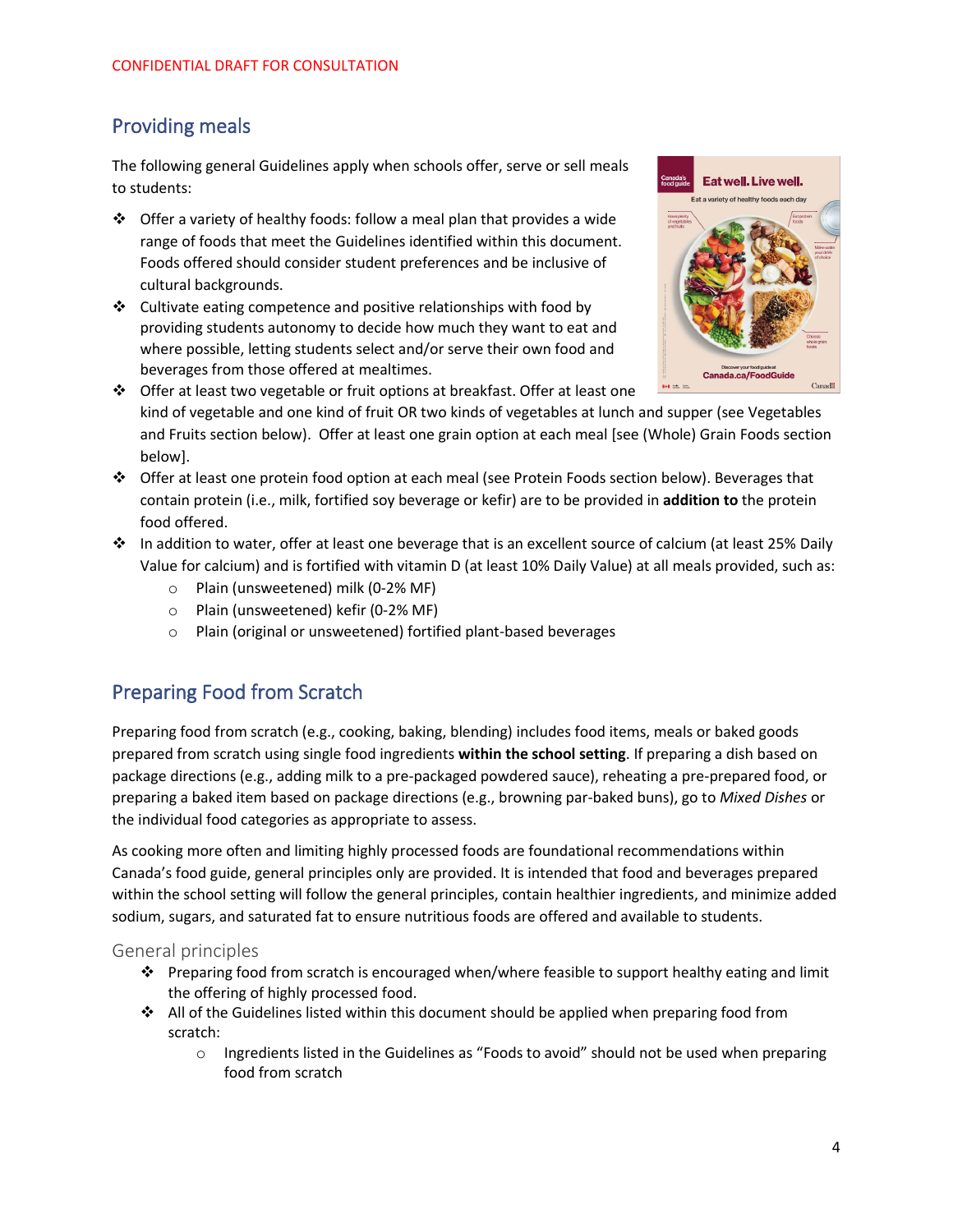- $\circ$  Cookies, bars (e.g., brownies), pastries, croissants, cakes (including cupcakes and cake pops), pies, tarts, donuts, sweet buns (e.g., cinnamon buns), candies and fudge should not be offered, served or sold (either baked from scratch or pre-prepared)
- $\circ$  Commercially processed meat (meat that has been transformed through salting, curing, fermenting, smoking or other processes to enhance flavour or improve preservation<sup>4</sup>) should not be used when cooking or baking.
- o This does not apply to traditional meats, fish and other traditional foods that are prepared using Indigenous methods and are part of traditional food systems. Traditional foods are encouraged to be offered and shared within school settings. Deep-frying should not be used.
- ❖ As per Canada's food guide, preparing meals and snacks with ingredients that have little to no added sodium, sugars or saturated fat is encouraged:
	- o Where possible, select lower sodium varieties of products (e.g., canned tomato sauce/paste, soup, stock, broth, salt-free spices and seasonings) and use lower sodium recipes.
	- $\circ$  Use recipes with reduced amounts of sugars (e.g., sugars, honey, syrups, molasses).
	- o Do not us[e sugary drinks,](https://food-guide.canada.ca/en/healthy-eating-recommendations/make-water-your-drink-of-choice/sugary-drinks/) including 100% fruit juice in recipes. Use whole or cut vegetables and fruits instead of juice.
	- $\circ$  Use recipes with only small amounts or less of products high in [saturated fat](https://food-guide.canada.ca/en/healthy-eating-recommendations/make-it-a-habit-to-eat-vegetables-fruit-whole-grains-and-protein-foods/choosing-foods-with-healthy-fats/) (e.g., cream, butter, cheese, fatty meats, lard, ghee, coconut oil, palm kernel oil and coconut milk). Choose recipes that use ingredients with [healthy fats](https://food-guide.canada.ca/en/healthy-eating-recommendations/make-it-a-habit-to-eat-vegetables-fruit-whole-grains-and-protein-foods/choosing-foods-with-healthy-fats/) instead of saturated fat where possible.
	- $\circ$  Use whole grain flour when available. If not available, whole wheat flour is recommended. Enriched white flour may be used when needed, shifting towards using whole grain or whole wheat flour more often.
- ❖ Condiments may be offered in small quantities to accompany meals. Where possible, offer lower sodium (e.g., soy sauce) and lower saturated fat (e.g., sour cream) varieties.

<sup>4</sup> World Health Organization [Internet]. Geneva: World Health Organization; 2015 [cited 13 Jan 2021]. [Q&A on the](https://www.who.int/news-room/q-a-detail/cancer-carcinogenicity-of-the-consumption-of-red-meat-and-processed-meat)  carcinogenicity [of the consumption of red meat and processed meat.](https://www.who.int/news-room/q-a-detail/cancer-carcinogenicity-of-the-consumption-of-red-meat-and-processed-meat)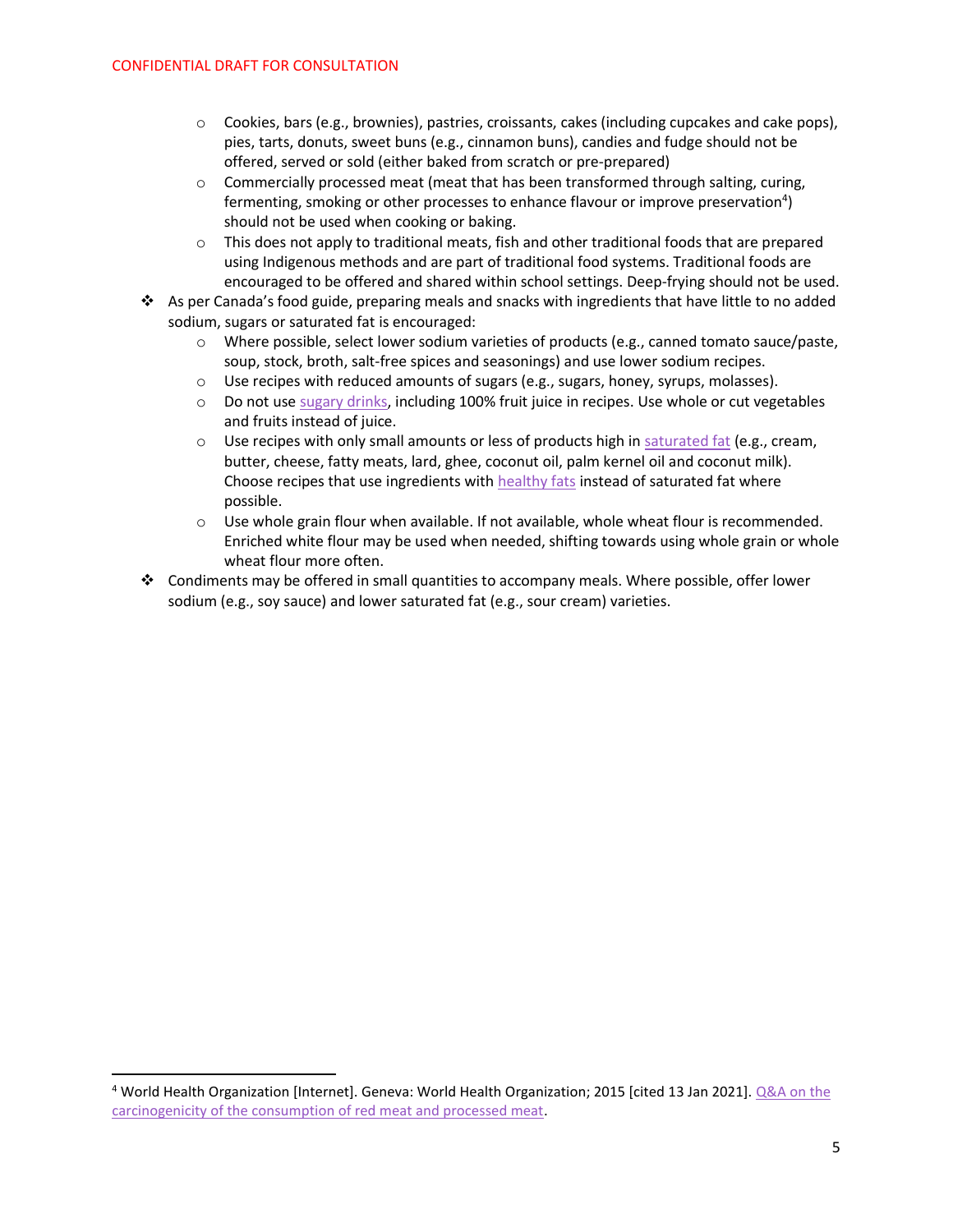Process for determining whether a food or beverage may be offered, served, or sold



#### **Step 2 Nutrition Criteria**

The product must meet all three criteria to be offered, sold or served.

| How is product offered,<br>sold or served?                                   | % Daily Value<br><b>Saturated + Trans</b><br>Fat | % Daily Value<br><b>Sugars</b> | % Daily Value<br>Sodium |
|------------------------------------------------------------------------------|--------------------------------------------------|--------------------------------|-------------------------|
| As an entrée/main meal                                                       | Less than 30%                                    | Less than 30%                  | Less than 30%           |
| As a side dish, snack or<br>an ingredient                                    | Less than 15%                                    | Less than 15%                  | Less than 15%           |
| As a vegetable or fruit,<br>protein food, (whole)<br>grain food, or beverage | Less than 15%                                    | Less than 15%                  | Less than 15%           |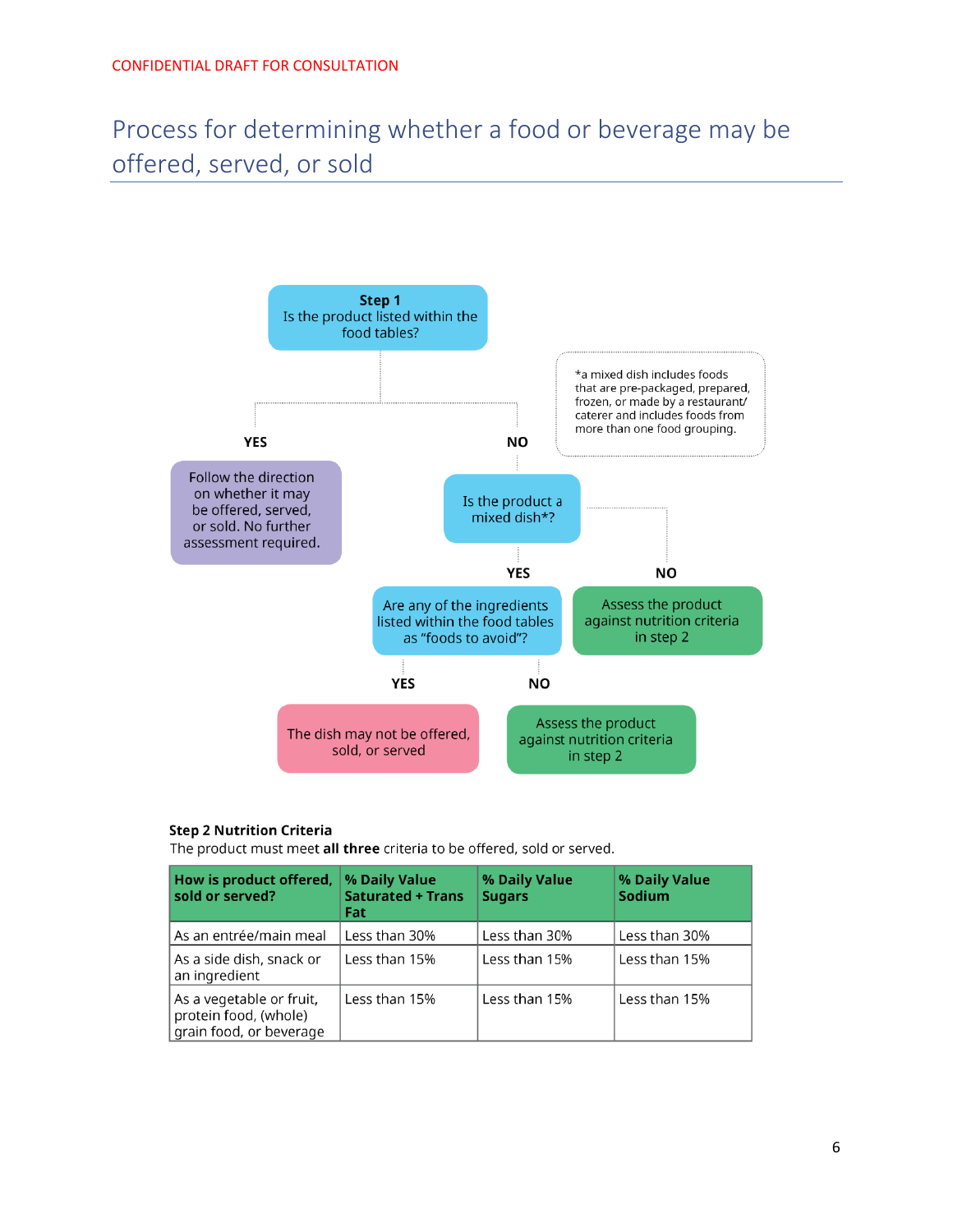## Food Tables

## <span id="page-7-0"></span>Vegetables and Fruits

#### General principles

- ❖ Offer a variety of vegetables and fruits on the days when food is offered or sold. Offer at least two vegetable or fruit options at breakfast. Offer at least one kind of vegetable and one kind of fruit OR two kinds of vegetables at lunch and supper (see Vegetables and Fruits section). Fresh, frozen or canned vegetables and fruits can all be healthy options.
- ❖ Moving towards offering dark green vegetables as often as possible (i.e., daily where feasible) and orange vegetables regularly (i.e., a few times per week where feasible) is encouraged.
- ❖ When using pre-packaged or pre-prepared vegetables and fruits, select products without added sugars, salt (sodium), pre-made breading or rich sauces/spreads when possible.

| Step 1: Search for the food within the table below. If the food is listed, follow the direction of whether |  |  |
|------------------------------------------------------------------------------------------------------------|--|--|
| it may be offered, served or sold. If the food is not within the table below, go to step 2.                |  |  |

| Foods to offer, serve, or sell                                                                                                                                                                                                                                                            | <b>Foods to avoid</b>                                                                                                                                                                                                                                                                                                                                                                                                                                                                                                                                                                                         |
|-------------------------------------------------------------------------------------------------------------------------------------------------------------------------------------------------------------------------------------------------------------------------------------------|---------------------------------------------------------------------------------------------------------------------------------------------------------------------------------------------------------------------------------------------------------------------------------------------------------------------------------------------------------------------------------------------------------------------------------------------------------------------------------------------------------------------------------------------------------------------------------------------------------------|
| <b>VEGETABLES AND FRUITS</b>                                                                                                                                                                                                                                                              |                                                                                                                                                                                                                                                                                                                                                                                                                                                                                                                                                                                                               |
| Fresh vegetables and fruits<br>Frozen vegetables and fruits<br>Canned vegetables<br>Canned fruits (packed in juice)<br>Fruit sauces (100% fruit with no added sugar, e.g.,<br>unsweetened apple sauce)<br>Dried fruits (100% fruit with no added sugar) - to<br>be served with meals only | Canned fruits in heavy syrup<br>Battered and/or deep-fried vegetables<br>Par-fried French fries (non par-fried, pre-cut potatoes<br>may be offered)<br>Chips (regular, baked or extruded), including potato<br>chips, corn chips, tortilla chips, veggie chips<br>Fruit cups in gelatin/jelly<br>Prepared pie filling<br>Processed fruit snacks (e.g., fruit leathers, fruit bars<br>and gummies, including those made with 100% fruit<br>juice)<br>Frozen fruit bars, popsicles or fruit-based freezies<br>Products that are deep-fried or contain sugar<br>substitutes, caffeine or natural health products |

Step 2: Look at the Nutrition Facts table on the product label to determine if the product meets the following criteria. If it meets **all three** criteria, then it may be offered, served or sold. If it exceeds one or more criteria, then it may not.

| <b>Saturated + Trans Fat read</b> | <b>Sugars</b> | <b>Sodium</b> |
|-----------------------------------|---------------|---------------|
| % Daily Value                     | % Daily Value | % Daily Value |
| Less than 15%                     | Less than 15% | Less than 15% |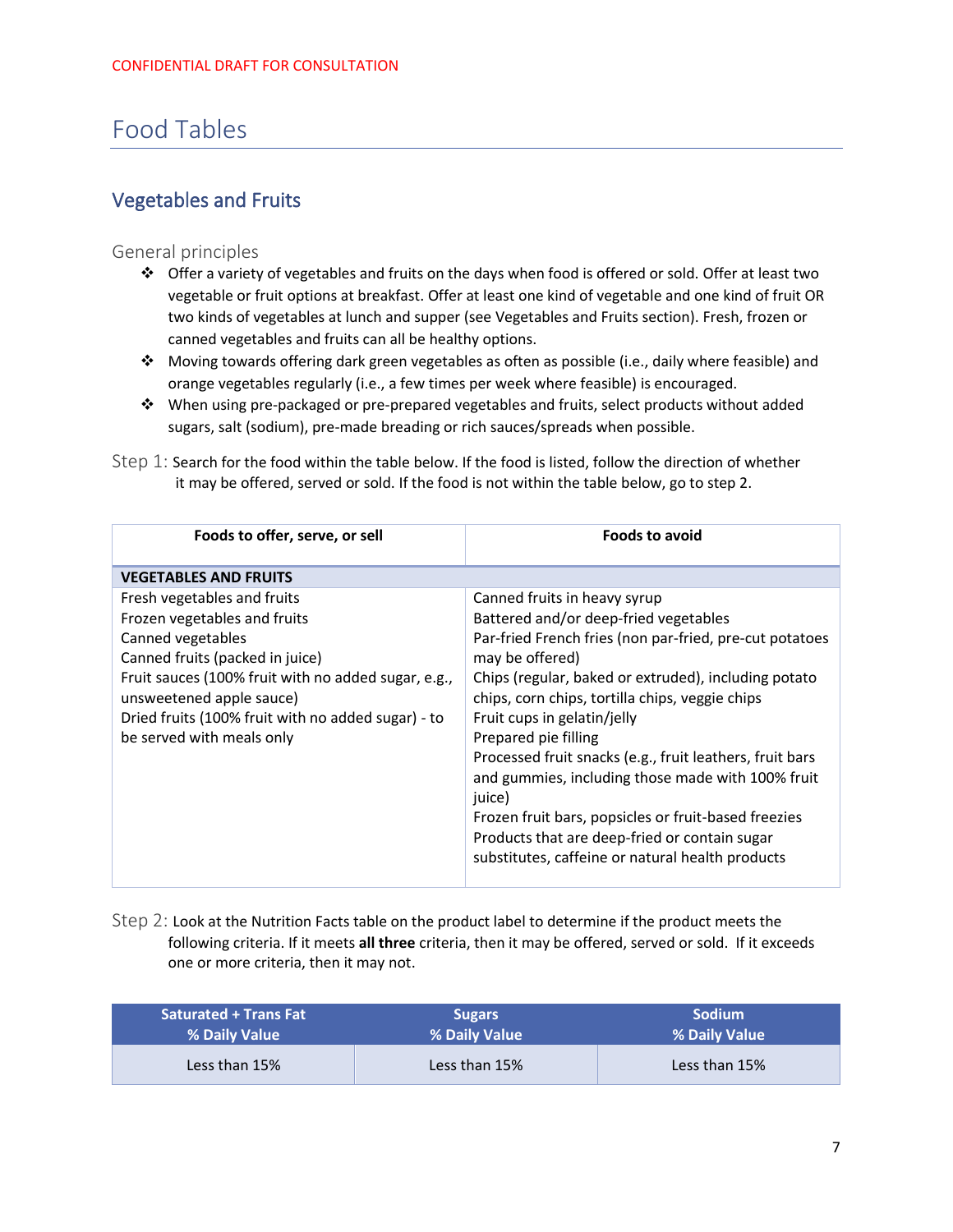## <span id="page-8-0"></span>(Whole) Grain Foods

General principles

- ❖ Offer whole grain products regularly if/when possible based on availability and cultural considerations of the student population.
- ❖ If offering refined grains, moving towards replacing them with whole grains as often as possible is encouraged. If whole grains are not available, recommend choosing whole wheat options over refined grains when possible (e.g., bread).
- ❖ When using pre-packaged or pre-prepared grain products, select products without added sugars, salt (sodium) or rich sauces/spreads when possible.

School food providers are encouraged to move towards offering, serving, and selling more whole grain foods. For ideas on serving whole grains, see x resource (to be developed).

Step 1: Search for the food within the table below. If the food is listed, follow the direction of whether may be offered, served or sold. If the food is not within the table below, go to step 2.

| Foods to offer, serve, or sell                                                                                                                                                                                                                                                                                                                                | <b>Foods to avoid</b>                                                                                                                                                                                                                                                                                                                                                                                                                                                                                                                                                                                                                                                   |
|---------------------------------------------------------------------------------------------------------------------------------------------------------------------------------------------------------------------------------------------------------------------------------------------------------------------------------------------------------------|-------------------------------------------------------------------------------------------------------------------------------------------------------------------------------------------------------------------------------------------------------------------------------------------------------------------------------------------------------------------------------------------------------------------------------------------------------------------------------------------------------------------------------------------------------------------------------------------------------------------------------------------------------------------------|
| (WHOLE) GRAIN FOODS                                                                                                                                                                                                                                                                                                                                           |                                                                                                                                                                                                                                                                                                                                                                                                                                                                                                                                                                                                                                                                         |
| Whole grains such as barley, rye, whole oats or<br>oatmeal (unsweetened), bulgur, quinoa,<br>buckwheat, amaranth, millet<br>Whole grain (or 100% whole wheat) bread<br>products (bread, bagels, tortilla wraps, pitas,<br>buns, bannock, naan, pizza crust, flatbread etc.)<br>Whole grain brown rice or wild rice, plain<br>Whole grain noodles/pasta, plain | Cookies, bars (e.g., brownies), pastries, croissants,<br>cakes (including cupcakes and cake pops), pies, tarts,<br>donuts or sweet buns (e.g. cinnamon buns)<br>Pre-seasoned noodles/pasta or rice<br>Canned rice or pasta<br>Coated granola bars (e.g. covered in chocolate,<br>"yogurt" etc.) or puffed rice cereal bars<br>Energy bars, protein bars<br>Toaster pastries<br>Cheesies, puffs, twists, crisps, straws, pretzels<br>(regular, baked or extruded)<br>Products that are deep-fried or contain sugar<br>substitutes, caffeine or natural health products<br>Sugary breakfast cereals (refined grains low in fibre<br>with added sugar, colour, and flavour |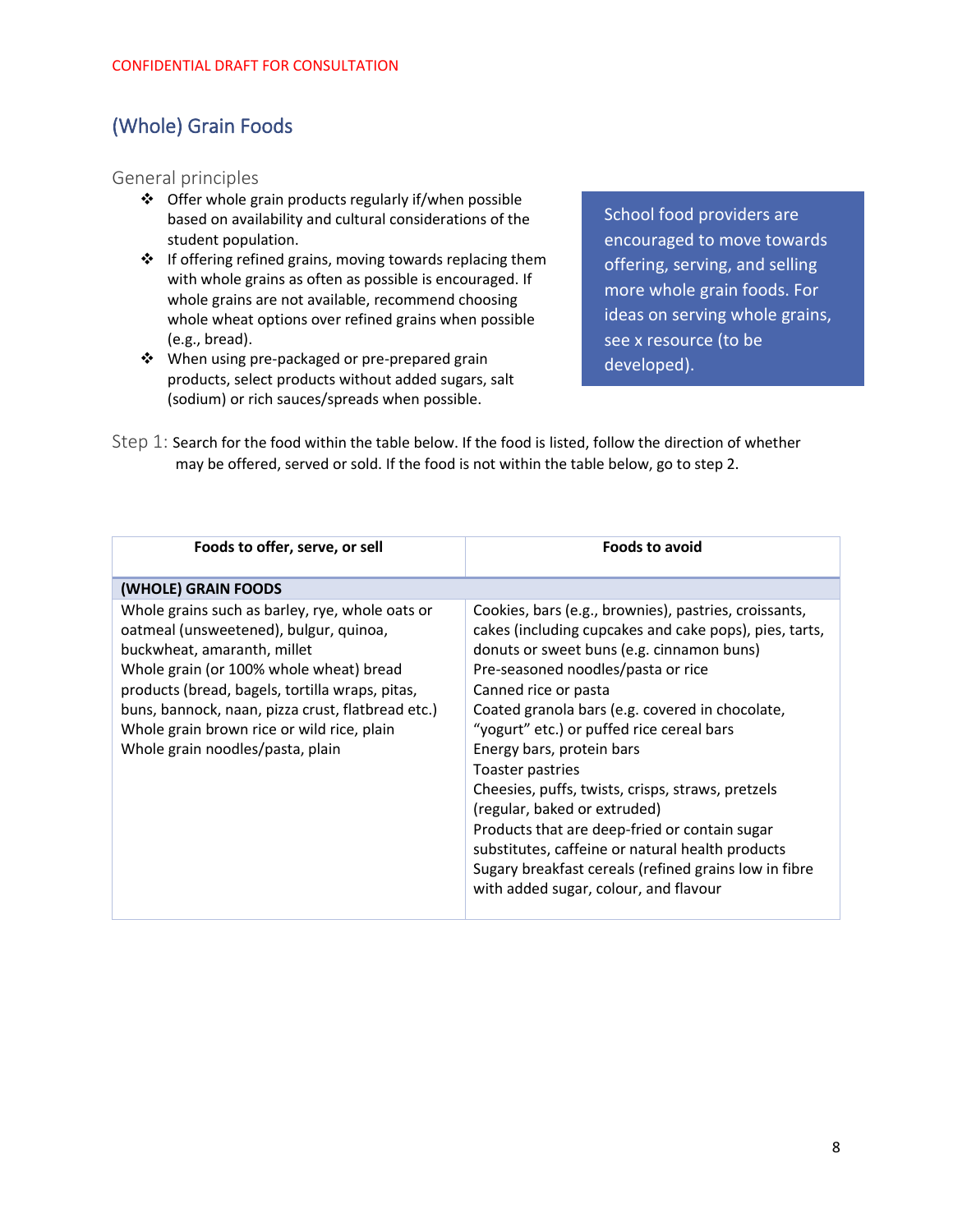Step 2: Look at the Nutrition Facts table on the product label to determine if the product meets the following criteria. If it meets **all three** criteria, then it may be offered, served or sold. If it exceeds one or more criteria, then it may not.

| <b>Saturated + Trans Fat</b> | <b>Sugars</b> | <b>Sodium</b> |
|------------------------------|---------------|---------------|
| % Daily Value                | % Daily Value | % Daily Value |
| Less than 15%                | Less than 15% | Less than 15% |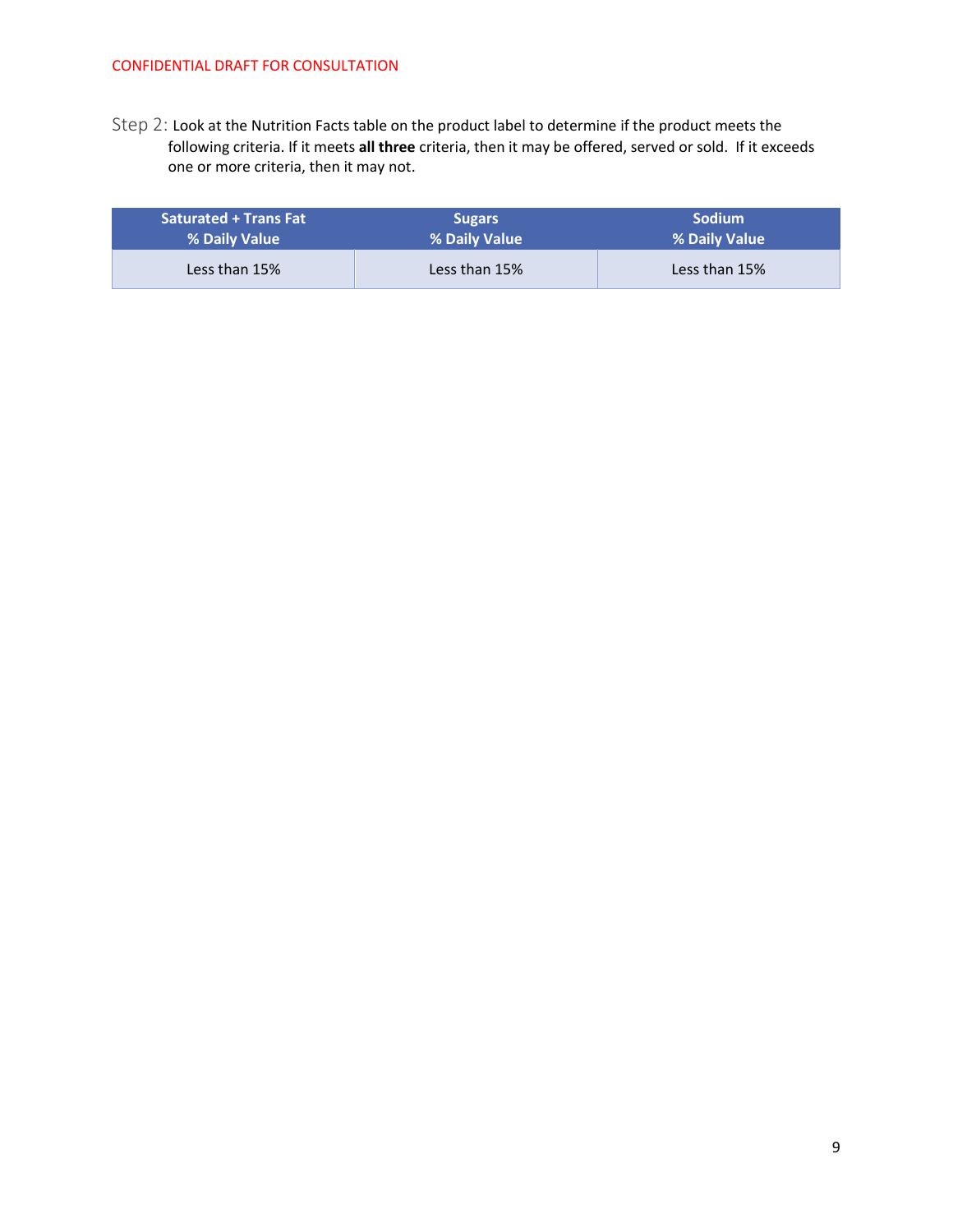## <span id="page-10-0"></span>Protein Foods

#### General principles

- ❖ Offer plant-based protein foods regularly if/when possible based on availability and cultural considerations of the student population.
- ❖ Do not offer, serve or sell commercially processed meat (meat that has been transformed through salting, curing, fermenting, smoking or other processes to enhance flavour or improve preservation).
	- o This does not apply to traditional meats, fish and other traditional foods that are prepared using Indigenous methods and are part of traditional food systems. Traditional foods

School food providers are encouraged to move towards offering, serving, and selling more plant-based proteins. For ideas on providing plantbased proteins, see x resource (to be developed)

are encouraged to be offered and shared within school settings.

Step 1: Search for the food within the table below. If the food is listed, follow the direction of whether it may be offered, served or sold. If the food is not within the table below, go to step 2.

| <b>PROTEIN FOODS</b><br>Fresh/canned/dried legumes (beans, peas, lentils)<br>Commercially battered and/or breaded meat, fish,<br>chicken, turkey (e.g., chicken nuggets, chicken strips)<br><b>Hummus</b>                                                                                                                                                                                                                                                                                                                                                                                                                                                                                                                                                                                           |  |
|-----------------------------------------------------------------------------------------------------------------------------------------------------------------------------------------------------------------------------------------------------------------------------------------------------------------------------------------------------------------------------------------------------------------------------------------------------------------------------------------------------------------------------------------------------------------------------------------------------------------------------------------------------------------------------------------------------------------------------------------------------------------------------------------------------|--|
|                                                                                                                                                                                                                                                                                                                                                                                                                                                                                                                                                                                                                                                                                                                                                                                                     |  |
| Deli meats (e.g., bologna, pepperoni, salami, ham)<br>Eggs<br>Hot dogs, wieners<br>Tofu, tempeh<br>Fresh/frozen/ chicken, turkey<br>Bacon<br>Fresh/frozen lean beef and pork<br>Sausages, pork breakfast links<br>Wild game*<br>Corned beef<br>Extra lean or lean ground meat (e.g., chicken,<br>Beef jerky<br>turkey, beef, pork)<br>Processed cheese – spread, slices or sauce<br>Fresh/frozen fish and shellfish<br>Ice cream, frozen yogurt, frozen dessert<br>Canned fish<br>Milkshakes (homemade or pre-packaged)<br>Hard cheese<br>Pudding<br>Cottage cheese<br>Products that are deep-fried or contain sugar<br>Plain (unsweetened) yogurt (0-2% MF)<br>substitutes, caffeine or natural health products<br>Plain (unsweetened and unsalted) nuts, seeds, nut<br>butters and seed butters** |  |

\*As approved by local Environmental Health Officer

\*\*Dependent on school food allergy policies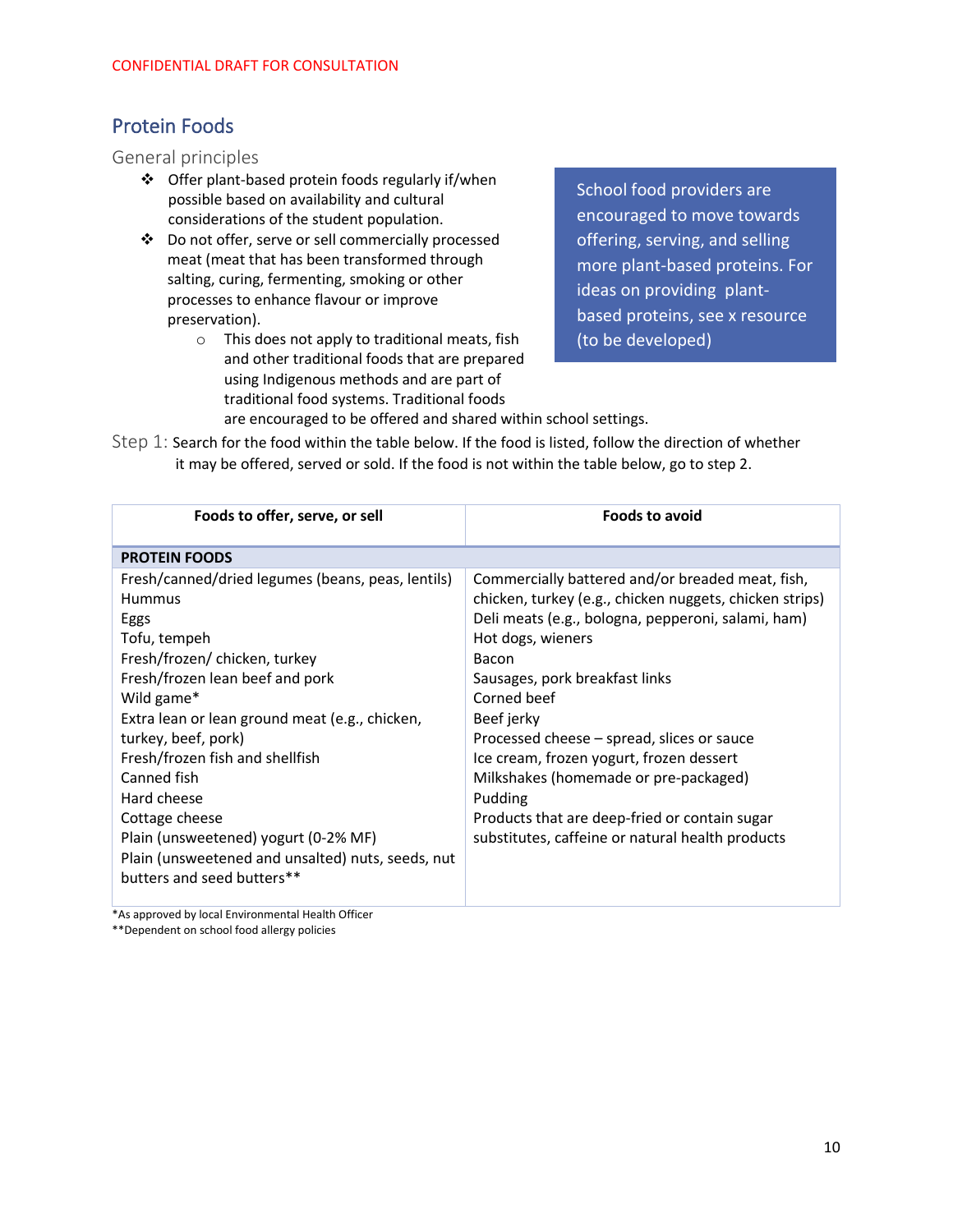Step 2: Look at the Nutrition Facts table on the product label to determine if the product meets the following criteria. If it meets **all three** criteria, then it may be offered, served or sold. If it exceeds one or more criteria, then it may not.

| <b>Saturated + Trans Fat</b> | <b>Sugars</b> | <b>Sodium</b> |
|------------------------------|---------------|---------------|
| % Daily Value                | % Daily Value | % Daily Value |
| Less than 15%                | Less than 15% | Less than 15% |

The gold standard is to not offer, serve or sell commercially processed meat within the school setting, including all deli meats (cold cuts). However, it is acknowledged that this significantly limits options for providing sandwiches/subs which may not be feasible for some schools. If this is the case, schools may consider using deli meats lower in saturated fat and/or sodium such as turkey, chicken, and roast beef on a limited/infrequent basis. For more information, see x resource (to be developed).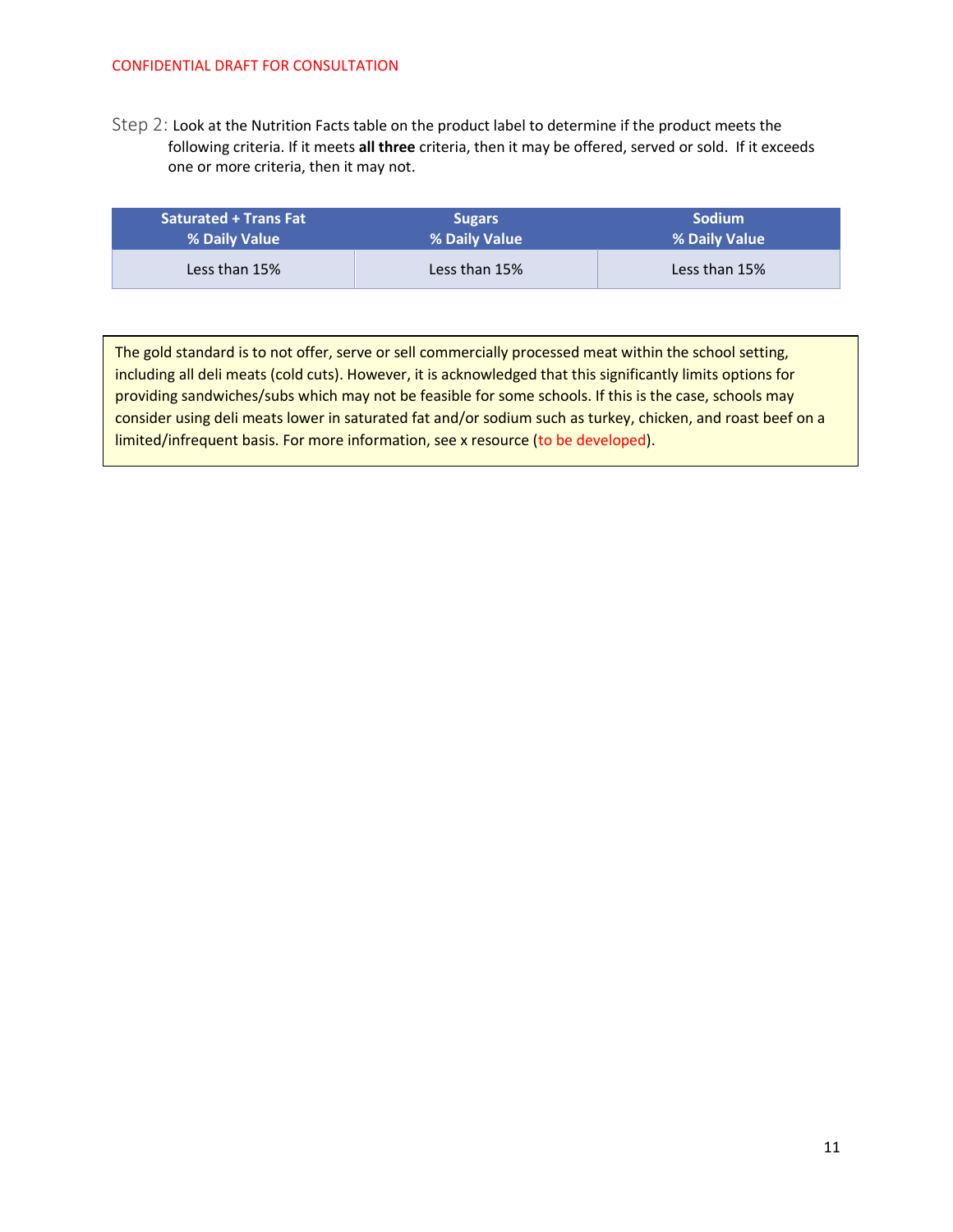#### <span id="page-12-0"></span>**Beverages**

#### General principles

- ❖ Ensure easy access to safe, clean drinking water at all times.
- ❖ In addition to water, offer at least one beverage that is an excellent source of calcium (at least 25% Daily Value) and is fortified with vitamin D (at least 10% Daily Value) at all meals provided, such as:
	- o Plain (unsweetened) milk (0-2% MF)
	- o Plain (unsweetened) kefir (0-2% MF)
	- o Plain (original or unsweetened) fortified plant-based beverages
- ❖ Do not offer sugary drinks in the school setting[. Sugary drinks](https://food-guide.canada.ca/en/healthy-eating-recommendations/make-water-your-drink-of-choice/sugary-drinks/) include soft drinks, fruit-flavoured drinks, 100% fruit juice, flavoured waters with added sugars, sport and energy drinks, and other sweetened hot or cold beverages, such as iced tea, cold coffee beverages, sweetened milks, and sweetened plant-based beverages.

| Step 1: Search for the beverage within the table below. If the beverage is listed, follow the direction of |  |
|------------------------------------------------------------------------------------------------------------|--|
| whether it may be offered, served or sold. If the beverage is not within the table below, go to step 2.    |  |

| Beverages to offer, serve, or sell                                                                                                                                                                                        | <b>Beverages to avoid</b>                                                                                                                                                                                                                                                                                                                                                                                                                                                                                            |
|---------------------------------------------------------------------------------------------------------------------------------------------------------------------------------------------------------------------------|----------------------------------------------------------------------------------------------------------------------------------------------------------------------------------------------------------------------------------------------------------------------------------------------------------------------------------------------------------------------------------------------------------------------------------------------------------------------------------------------------------------------|
| <b>BEVERAGES</b>                                                                                                                                                                                                          |                                                                                                                                                                                                                                                                                                                                                                                                                                                                                                                      |
| Water<br>Unsweetened carbonated or still water<br>Plain (unsweetened) milk (0-2% MF)<br>Plain yogurt drinks<br>Plain (unsweetened) kefir (0-2% MF)<br>Plain (original or unsweetened) fortified plant-<br>based beverages | Soft drinks<br>Fruit-flavoured drinks (e.g., lemonade)<br>100% fruit juice, fruit-flavoured drinks, cocktails,<br>punch<br>Flavoured waters with added sugars<br>Sport/electrolyte replacement drinks<br>Energy drinks<br>Coffee, black tea (including iced tea, cold coffee<br>beverages)<br>Hot chocolate<br>Sweetened milk<br>Sweetened flavoured plant-based beverages<br>("original" may be offered)<br>Milkshakes<br>Slushy drinks<br>Vitamin fortified water<br>Beverages containing sugar substitutes, added |
|                                                                                                                                                                                                                           | caffeine or natural health products                                                                                                                                                                                                                                                                                                                                                                                                                                                                                  |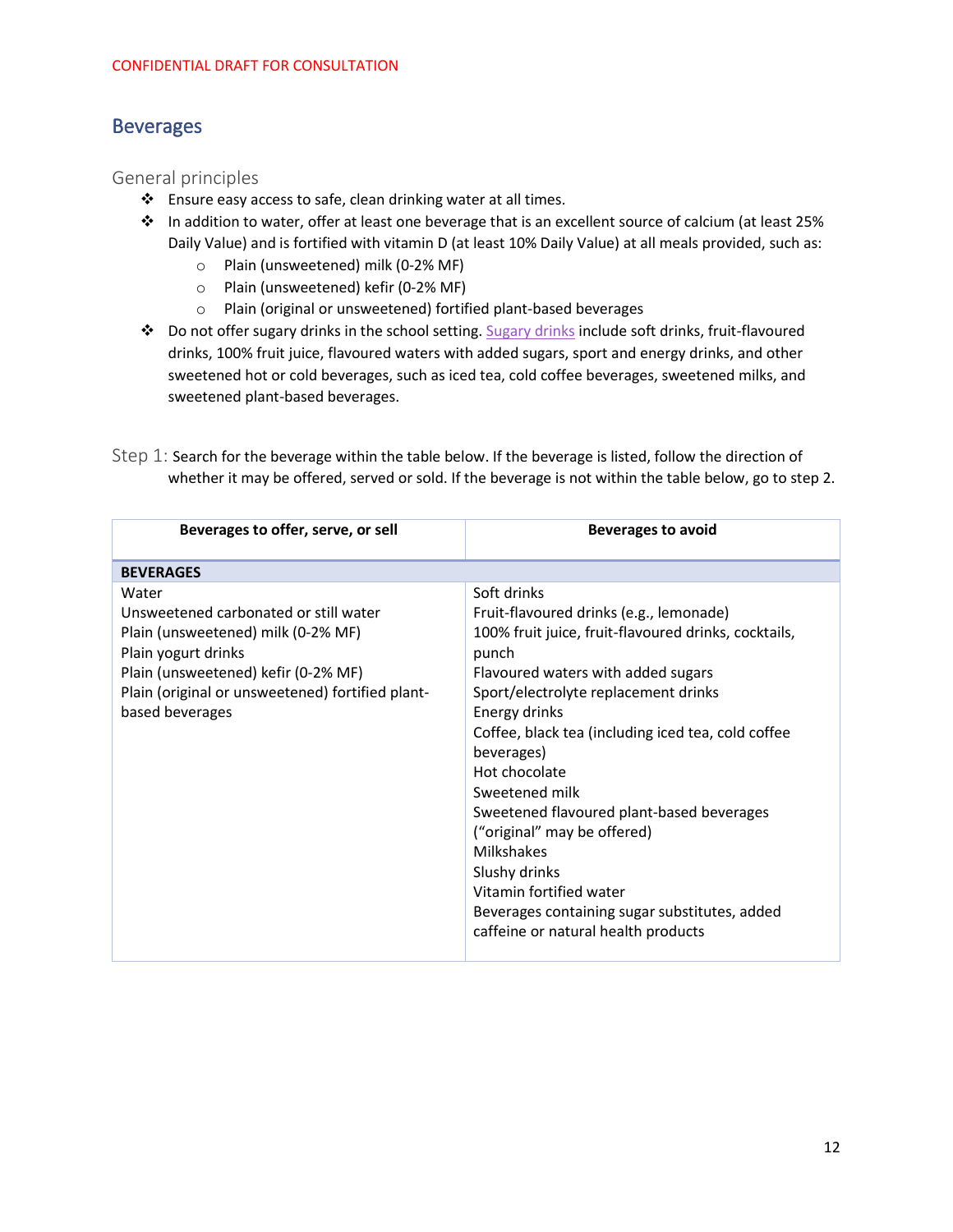Step 2: Look at the Nutrition Facts table on the product label to determine if the product meets the following criteria. If it meets **all three** criteria, then it may be offered, served or sold. If it exceeds one or more criteria, then it may not.

| <b>Saturated + Trans Fat</b> | <b>Sugars</b> | <b>Sodium</b> |
|------------------------------|---------------|---------------|
| % Daily Value                | % Daily Value | % Daily Value |
| Less than 15%                | Less than 15% | Less than 15% |

The gold standard is to not offer sugary drinks within the school setting which includes sweetened milks and sweetened flavoured plant-based beverages. However, calcium and vitamin D are critical nutrients that children often do not get enough of. If plain milk, kefir, yogurt drinks or fortified plant-based beverages are not well accepted, a school food provider may consider also offering lightly sweetened versions of these beverages.

**Milk, kefir, and yogurt drinks:** 0-2% milk fat, no more than 20%\* Daily Value sugars

**Fortified plant-based beverages**: no more than 9% Daily Value sugars, at least 25% Daily Value calcium, at least 10% Daily Value vitamin D

\*higher % Daily Value for sugar due to naturally occurring sugar (lactose)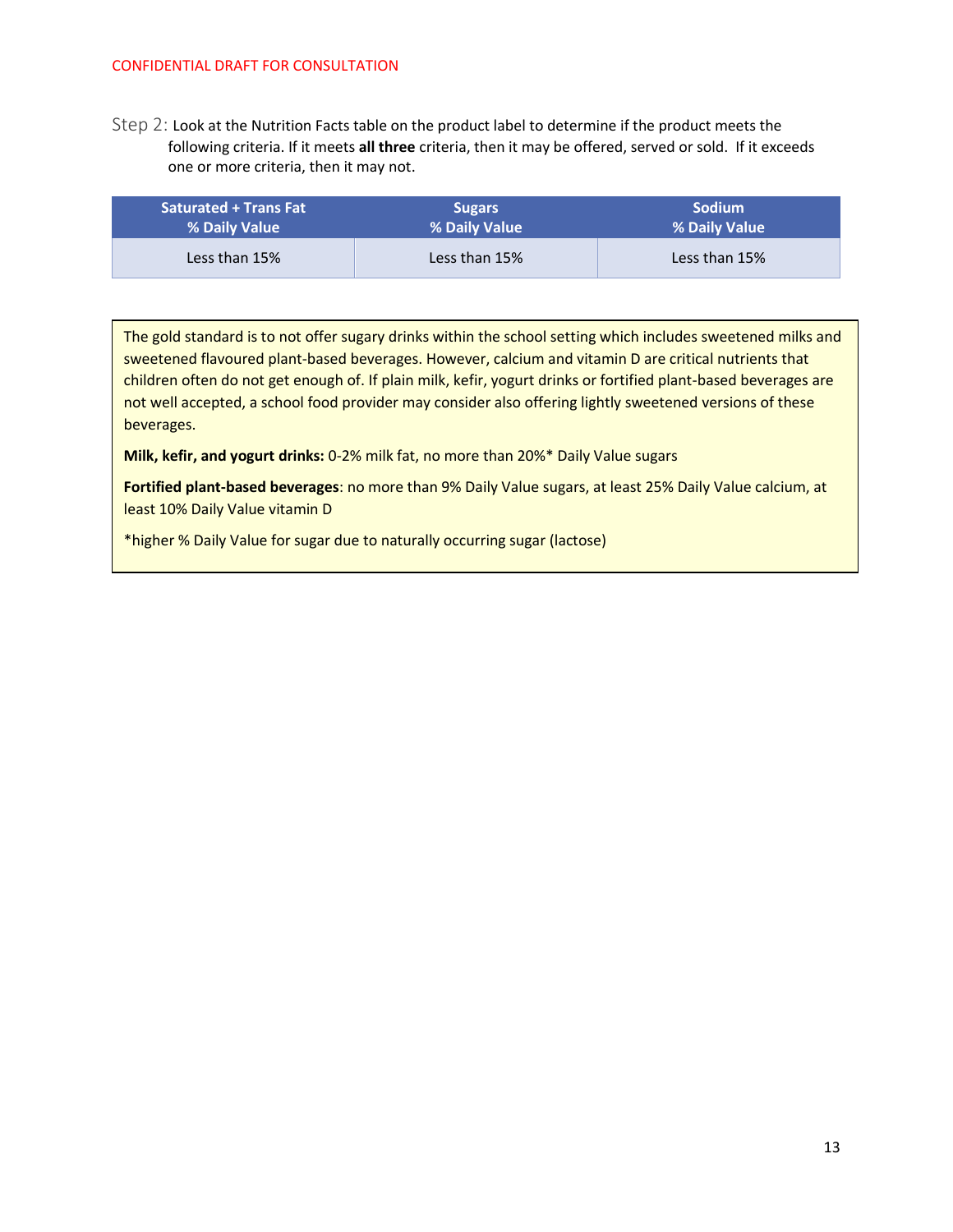## <span id="page-14-0"></span>Mixed Dishes

Mixed dishes include foods that are pre-packaged, prepared frozen or made by a restaurant/caterer and include foods from **more than one** food grouping [Vegetables and Fruits, (Whole) Grain Foods and Protein Foods].

- Step 1: Review each of the food categories to ensure the product does not include any foods listed within the Guidelines as "Foods to avoid".
- Step 2: Look at the Nutrition Facts table on the product label to determine if the product meets the following criteria. If it meets **all three** criteria, then it may be offered, served or sold. If it exceeds one or more criteria, then it may not.

| How product is offered,<br>served or sold | <b>Saturated + Trans Fat</b><br>% Daily Value | <b>Sugars</b><br>% Daily Value | <b>Sodium</b><br>% Daily Value |
|-------------------------------------------|-----------------------------------------------|--------------------------------|--------------------------------|
| As an entrée/main meal                    | Less than 30%                                 | Less than 30%                  | Less than 30%                  |
| As a side dish or snack                   | Less than 15%                                 | Less than 15%                  | Less than 15%                  |